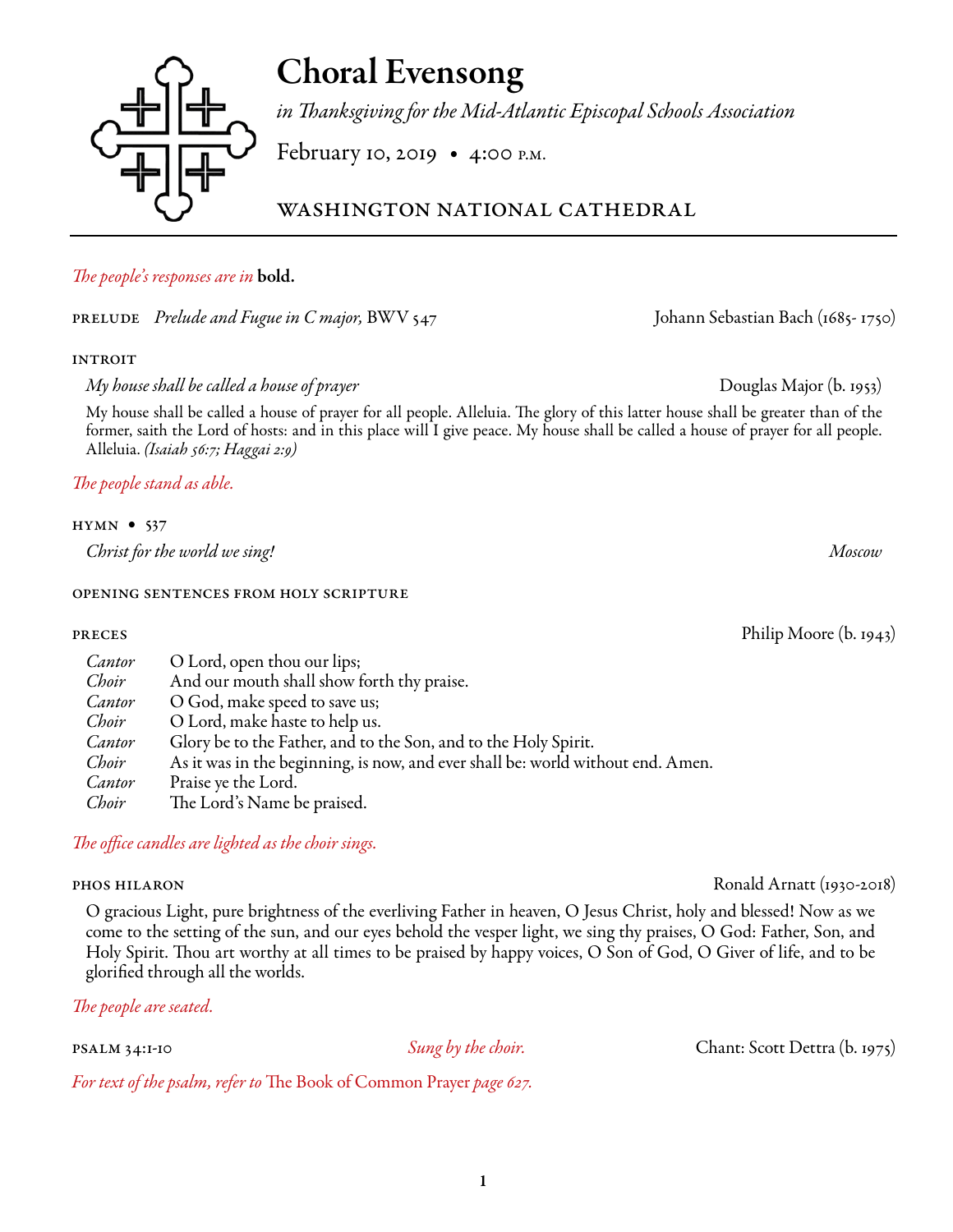first lesson *Read by Andrew Buckman, St. Stephen's & St. Agnes School, VA.* Isaiah 57:14-21

The Word of the Lord. Thanks be to God.

My soul doth magnify the Lord, and my spirit hath rejoiced in God my Savior. For he hath regarded the lowliness of his handmaiden. For behold from henceforth all generations shall call me blessed. For he that is mighty hath magnified me, and holy is his Name. And his mercy is on them that fear him throughout all generations. He hath showed strength with his arm; he hath scattered the proud in the imagination of their hearts. He hath put down the mighty from their seat, and hath exalted the humble and meek. He hath filled the hungry with good things, and the rich he hath sent empty away. He remembering his mercy hath holpen his servant Israel, as he promised to our forefathers, Abraham and his seed for ever. Glory be to the Father, and to the Son, and to the Holy Spirit: as it was in the beginning, is now, and ever shall be, world without end. Amen. *(Luke 1:47-55)*

second lesson *Read by Augustine Segger, St. Andrew's School, Middletown, DE.* John 7:37-46

The Word of the Lord. Thanks be to God.

### nunc dimittis *Sung by the choir.* G. Dyson

Lord, now lettest thou thy servant depart in peace, according to thy word; for mine eyes have seen thy salvation, which thou hast prepared before the face of all people, to be a light to lighten the Gentiles, and to be the glory of thy people Israel. Glory be to the Father, and to the Son, and to the Holy Spirit: as it was in the beginning, is now, and ever shall be, world without end. Amen. *(Luke 2:29-32)*

*The people stand as able.*

### THE APOSTLES' CREED *Said by all.*

I believe in God, the Father almighty, creator of heaven and earth. I believe in Jesus Christ, his only Son, our Lord. He was conceived by the power of the Holy Spirit and born of the Virgin Mary. He suffered under Pontius Pilate, was crucified, died, and was buried. He descended to the dead. On the third day he rose again. He ascended into heaven, and is seated at the right hand of the Father. He will come again to judge the living and the dead. I believe in the Holy Spirit, the holy catholic Church, the communion of saints, the forgiveness of sins, the resurrection of the body, and the life everlasting. Amen.

lesser litany P. Moore

*Cantor* The Lord be with you. *Choir* And with thy spirit. *Cantor* Let us pray. *Choir* Lord, have mercy upon us. Christ, have mercy upon us. Lord, have mercy upon us.

### the lord's prayer *Said by all.*

Our Father, who art in heaven, hallowed be thy Name, thy kingdom come, thy will be done, on earth as it is in heaven. Give us this day our daily bread. And forgive us our trespasses, as we forgive those who trespass against us. And lead us not into temptation, but deliver us from evil. For thine is the kingdom, and the power, and the glory, for ever and ever. Amen.

### suffrages P. Moore

| Cantor | O Lord, show thy mercy upon us; |
|--------|---------------------------------|
| Choir  | And grant us thy salvation.     |

magnificat *Sung by the choir.* George Dyson (1883-1964)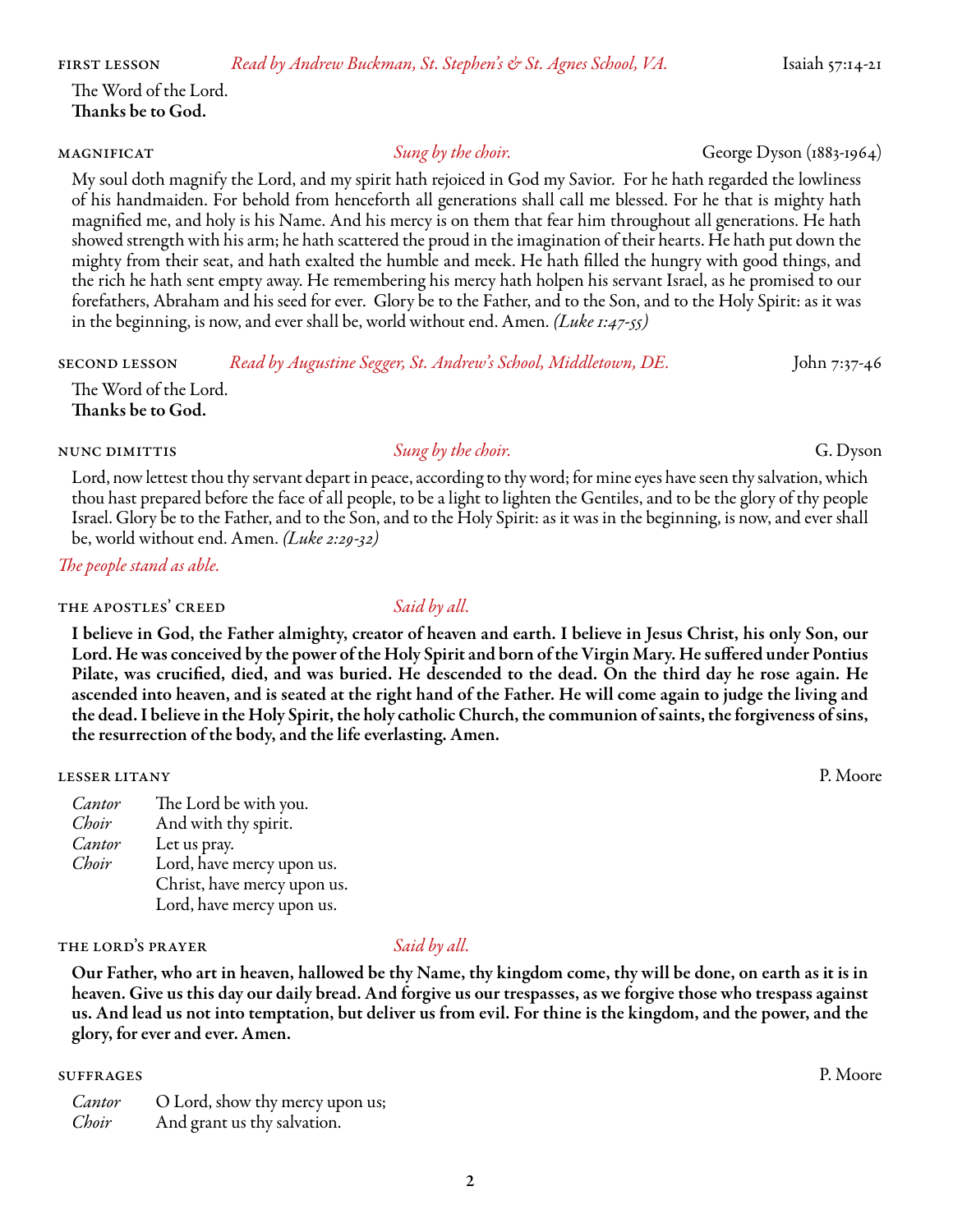3

*Cantor* O Lord, save the State; *Choir* And mercifully hear us when we call upon thee.<br>*Cantor* Endue thy ministers with righteousness: Endue thy ministers with righteousness; *Choir* And make thy chosen people joyful.<br>*Cantor* O Lord, save thy people: *Cantor* O Lord, save thy people;<br>*Choir* And bless thine inheritai And bless thine inheritance. *Cantor* Give peace in our time, O Lord;<br>*Choir* Because there is none other that *Choir* Because there is none other that fighteth for us, but only thou, O God.<br>*Cantor* O God. make clean our hearts within us: *Cantor* O God, make clean our hearts within us; *Choir* And take not thy Holy Spirit from us.

### **COLLECTS**

*The cantor sings a series of prayers, each followed by a choral Amen.* 

*Cantor* Let us bless the Lord. *Choir* Thanks be to God.

# *The people are seated.*

### an offering

*The people remain seated as an offering is received.* 

### anthem *Sung by the choir.*

*Thou, O God, art praised in Sion* Malcolm Boyle (1902-1976)

Thou, O God, art praised in Sion, and unto Thee shall the vow be performed in Jerusalem. Thou that hearest the prayer, unto Thee shall all flesh come. Blessed is the man whom Thou choosest and receivest unto Thee. He shall dwell in Thy courts and shall be satisfied with the pleasures of Thy house, e'en of Thy temple. Thou wilt keep him in perfect peace whose mind is stayed on Thee. Thou wilt keep him in perfect peace because he trusteth in Thee. Trust ye in the Lord for ever, for in the Lord Jehovah is everlasting strength. Let the people praise Thee, O God, yea, let all the people praise Thee. Then shall the earth bring forth her increaase: and God shall give us His blessing.

*(Psalm 65:1-2, 4; Isaiah 26:3-4; Psalm 67:3, 6-7)*

*The people stand as able.*

### concluding prayer

Eternal God, source of life and wisdom; you have brought us in safety to this new day. We thank you for gathering us together in fellowship for this Evensong of the Mid-Atlantic Episcopal Schools. Pour out your Spirit and bless all administrators, chaplains, teachers, staff, and students of the Mid-Atlantic Episcopal Schools. May each school be a center of sound learning and new discovery to foster the pursuit of knowledge and truth. Grant all teachers the gift of joy and insight and all students the gift of diligence and openness that they may grow in faith and wisdom. Be with us now for this time of worship and prayer and open our hearts and minds to your presence. All this we ask in your most holy Name. Amen.

### blessing

*The officiant blesses the people, and the people respond,* Amen*.*

hymn • 535 *Ye servants of God Paderborn*

organ postlude *Carillon de Westminster,* Op. 54/6Louis Vierne (1870-1937)

homilyThe Reverend Scott Parnell